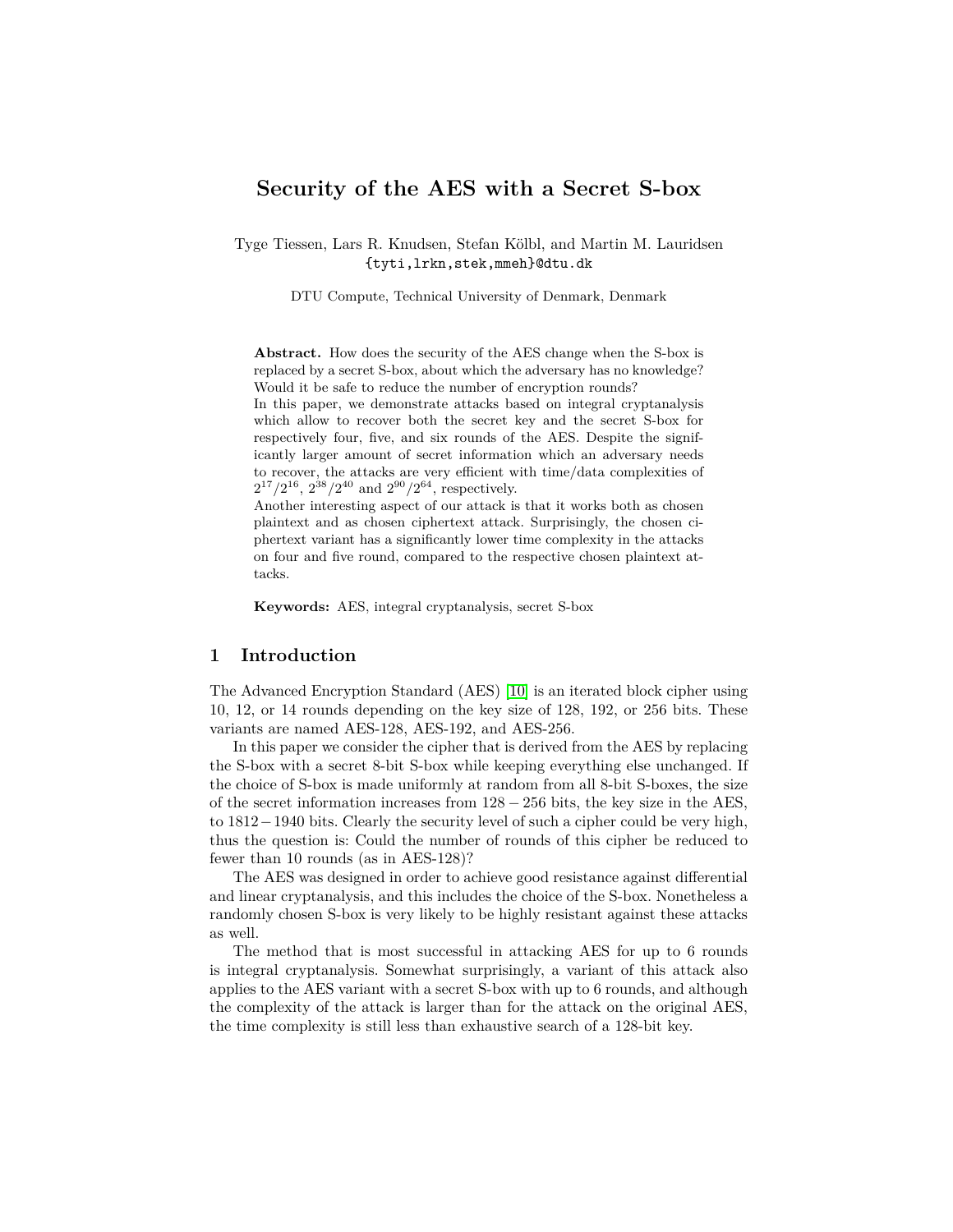**Related Work.** The idea of integral cryptanalysis was conceived as a dedicated attack against the block cipher Square [\[3\]](#page-12-0). This attack is able to break up to six rounds of AES-128. Biryukov and Shamir applied integral cryptanalysis to a generalised SPN structure denoted SASAS [\[1\]](#page-12-1), which consists of three substitution layers separated by two affine layers. In their paper, the attacker is assumed not to have any knowledge about the linear layer or the S-boxes which are all allowed to be chosen independently at random. The SASAS attack recovers an equivalent representation of this SPN and thus allows decryption of any ciphertext. The attack allows to break the equivalent of three rounds of AES. It does *not*, however, recover neither the key nor the S-box.

The case of the AES with a secret S-box, which we consider in this paper, lies in between two cases: The original Square attack on one hand can not be directly applied to the case with the secret S-box as it requires knowledge of the S-box to peel off the last layer after guessing some key bits. The SASAS attack, on the other hand, can be used to attack three rounds of this cipher. However, it is not very effective, as the extra knowledge of the linear layer and the equality of all S-boxes remains unused.

The security of PRESENT with a secret S-box was studied by Borghoff et al. in  $[2]$  and allows an attack on 28 out of 31 rounds using slightly less than  $2^{64}$ plaintexts. This attack was further improved by Liu et al. in [\[8\]](#page-13-1). As the attack depends on the weakness of some randomly chosen 4-bit S-boxes, it seems hard to apply it to the 8-bit S-boxes used in the AES.

Furthermore there are various block cipher designs based on using a secret, key-dependent substitutions like Khufu [\[9\]](#page-13-2), Blowfish [\[14\]](#page-13-3), Twofish [\[15\]](#page-13-4) or Maya [\[7\]](#page-13-5). The attack also bears some resemblance to so-called SCARE (Side-Channel Analysis for Reverse Engineering) attacks in which side-channel information is used to recover unknown parts of cipher implementations (see for example [\[13\]](#page-13-6)).

**Our Contributions.** We demonstrate that despite the increased size of the secret information in the cipher, we are able to recover both the secret key and the S-box for the 4-round, 5-round and 6-round versions of AES-128 by building up on techniques from integral cryptanalysis. Our attacks on four and five rounds are practical and achieve almost the same complexity as previous attacks which do not need to recover a secret S-box. The 6-round attack has a complexity of  $2^{90}$  which is already much less than exhaustive search of the key, let alone of the S-box.

Table [1](#page-2-0) compares the complexities for our attacks with those of previous integral attacks on AES-128 and the SASAS attack. Interestingly, the time complexities of the 4-round and 5-round attacks are lower by a factor of  $2^{11}$  and  $2^{16}$ respectively in the chosen ciphertext variant as compared to the chosen plaintext variant.

**Organisation.** This paper is organised as follows. In [§2](#page-2-1) the notation and a specification of the AES is given. In [§3](#page-4-0) we analyse the security of the AES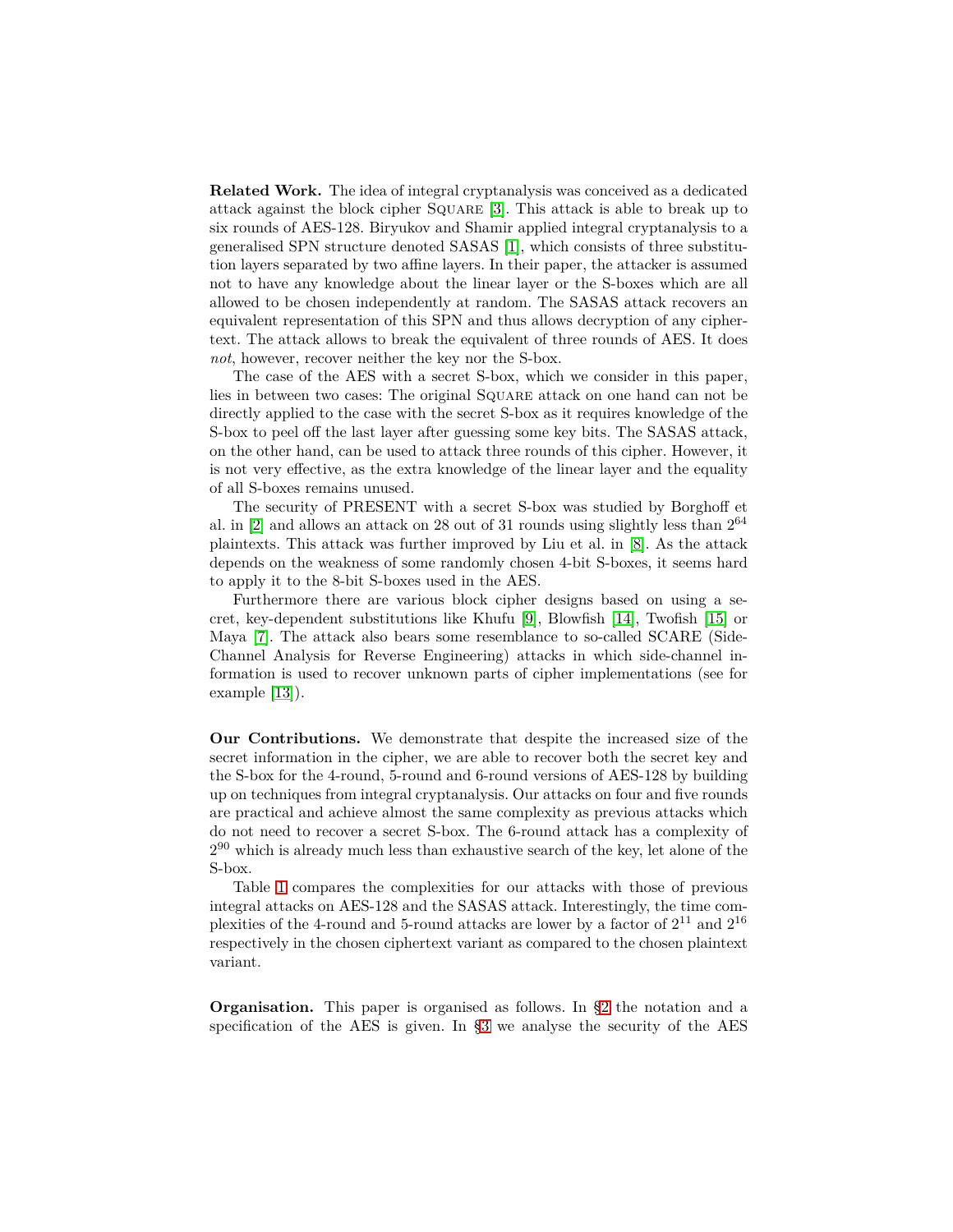<span id="page-2-0"></span>**Table 1.** Results of integral cryptanalysis on AES-128 with a secret S-box, AES-128 and SASAS with AES-like parameters. The time complexity is given in encryption equivalents, the data complexity is given in number of plaintexts/ciphertexts (16 bytes), the memory complexity is given in bytes. We assume that one round of encryption corresponds to  $2^5$  table lookups.

|                          |        | Complexity |          |          |                                                                                                                                                                                       |
|--------------------------|--------|------------|----------|----------|---------------------------------------------------------------------------------------------------------------------------------------------------------------------------------------|
| Cipher                   | Rounds | Time       | Data     | Memory   | Reference                                                                                                                                                                             |
| <b>SASAS</b>             | 3      | $2^{21}$   | $2^{16}$ | $2^{20}$ | $\left\lceil 1 \right\rceil$                                                                                                                                                          |
| $AES-128$ (secret S-box) | 4      | $2^{17}$   | $2^{16}$ | $2^{16}$ | This work                                                                                                                                                                             |
| AES-128                  | 4      | $2^{14}$   | $2^9$    |          | $[4] % \includegraphics[width=1\textwidth]{images/TrDiM-Architecture.png} \caption{The figure shows the results of the estimators in the left hand side.} \label{TrDiM-Architecture}$ |
| $AES-128$ (secret S-box) | 5      | $2^{38}$   | $2^{40}$ | $2^{40}$ | This work                                                                                                                                                                             |
| $AES-128$                | 5      | $2^{38}$   | $2^{33}$ |          | $\vert 4 \vert$                                                                                                                                                                       |
| $AES-128$ (secret S-box) | 6      | $2^{90}$   | $2^{64}$ | $2^{69}$ | This work                                                                                                                                                                             |
| $AES-128$                | 6      | $2^{44}$   | $2^{34}$ | $2^{36}$ | $\lvert 6 \rvert$                                                                                                                                                                     |

with a secret S-box with respect to statistical and integral attacks. [§4](#page-12-4) holds the concluding remarks.

## <span id="page-2-1"></span>**2 AES Specification**

The AES [\[10\]](#page-13-0) is an iterated block cipher that operates on 128-bit blocks and comes in three variants: AES-128, AES-192, and AES-256, which have key sizes of 128, 192 and 256 bits, respectively. The number of rounds *T* is 10, 12, and 14 respectively. The AES uses the four operations SubBytes, ShiftRows, MixColumns, and AddRoundKey which are detailed below. We use  $R_i$ ,  $1 \leq i \leq T$ , to denote the round function which takes a 128-bit block as input and provides a 128-bit block as output. The *i*th round is defined as

$$
R_i = \begin{cases} \texttt{AddRoundKey}_i \circ \texttt{MixColumns} \circ \texttt{ShiftRows} \circ \texttt{SubBytes} & , \; i < T \\ \texttt{AddRoundKey}_i \circ \texttt{ShiftRows} \circ \texttt{SubBytes} & , \; i = T \end{cases}.
$$

Before the first round, a pre-whitening key is used in a step  $\texttt{AddRoundKey}_0$ , so the *T*-round encryption with master key *K* is denoted as

$$
E_K = R_T \circ \cdot \cdot \cdot \circ R_1 \circ {\tt AddRoundKey}_0.
$$

Each of the four operations operate on a 128-bit block arranged in a  $4 \times 4$  byte matrix:  $\mathcal{L}_{\mathcal{L}}$ 

$$
\begin{pmatrix}\n s_0 & s_4 & s_8 & s_{12} \\
s_1 & s_5 & s_9 & s_{13} \\
s_2 & s_6 & s_{10} & s_{14} \\
s_3 & s_7 & s_{11} & s_{15}\n\end{pmatrix} .
$$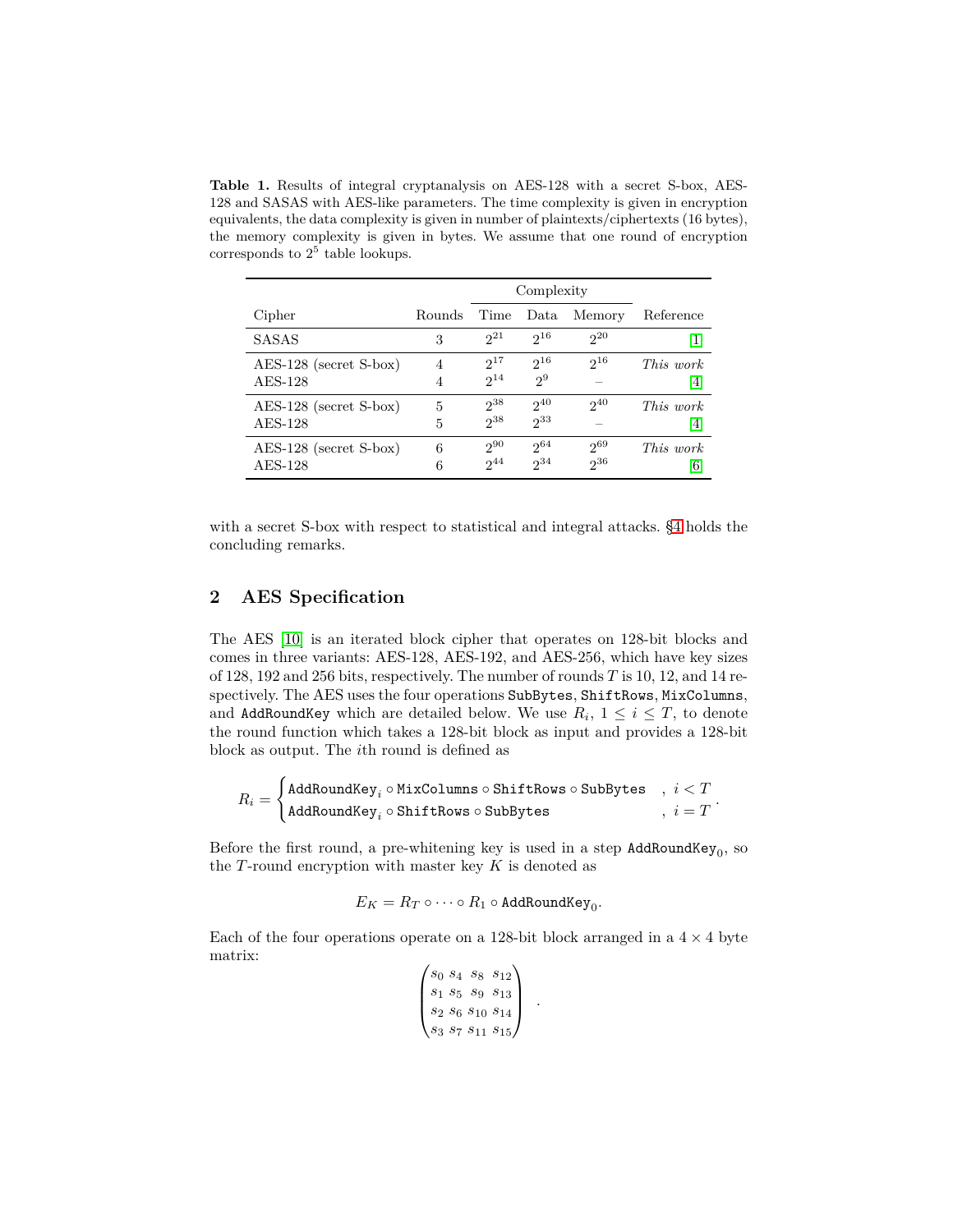The bytes are regarded as elements of what is called the *Rijndael finite field*  $\mathbb{F}_{256} = \mathbb{F}_{2}[x]/(x^{8} + x^{4} + x^{3} + x + 1)$ . In the Rijndael finite field, an element is represented by a single byte  $a = (a_7a_6 \cdots a_1a_0)$  with  $a_i \in \mathbb{F}_2$ , which in turn represents the field element

$$
a(x) = a_7x^7 + a_6x^6 + \cdots + a_1x + a_0.
$$

We use hexadecimal notation in typewriter font to write byte values. As such  $a = 01$  represents  $a(x) = 1$ ,  $a = 02$  represents  $a(x) = x$ , and so on. In the following, we briefly describe the four operations used in AES.

### **2.1 SubBytes**

In the SubBytes operation, each of the 16 bytes in the state matrix is replaced by another value according to an 8-bit S-box. In the standard AES, the AES S-box is used whose full description is available to the adversary. However, in our analysis we will assume that the S-box is secret and thus unknown to the adversary.

#### **2.2 ShiftRows**

In the ShiftRows step, the *i*th row of the state,  $0 \le i \le 3$ , is rotated to the left by *i* positions. As such,

$$
\text{ShiftRows}\left(\begin{pmatrix}s_0 s_4 & s_8 & s_{12} \\ s_1 s_5 & s_9 & s_{13} \\ s_2 s_6 & s_{10} s_{14} \\ s_3 & s_7 s_{11} s_{15} \end{pmatrix}\right) = \left(\begin{pmatrix}s_0 & s_4 & s_8 & s_{12} \\ s_5 & s_9 & s_{13} & s_1 \\ s_{10} s_{14} & s_2 & s_6 \\ s_{15} s_3 & s_7 & s_{11} \end{pmatrix}\right) \,.
$$

#### **2.3 MixColumns**

In this step, each of the four columns of the state matrix are multiplied from the right onto an invertible matrix *M* over the Rijndael finite field. The matrix *M* and its inverse are

|  | (02 03 01 01) |     |  | /0e 0b 0d 09 \       |  |
|--|---------------|-----|--|----------------------|--|
|  | 01 02 03 01   |     |  | 09 0e 0b 0d          |  |
|  | 01 01 02 03   | and |  | 0d 09 0e 0b          |  |
|  | \03 01 01 02/ |     |  | <b>\Ob 0d 09 0e/</b> |  |

### **2.4 AddRoundKey**

In this step, a 128-bit round key is added to the state using the XOR operation. The  $T + 1$  round keys, denoted  $RK_0, \ldots, RK_T$  are generated using the AES key schedule. A brief description of the AES key schedule can be found in Appendix [A.](#page-13-8)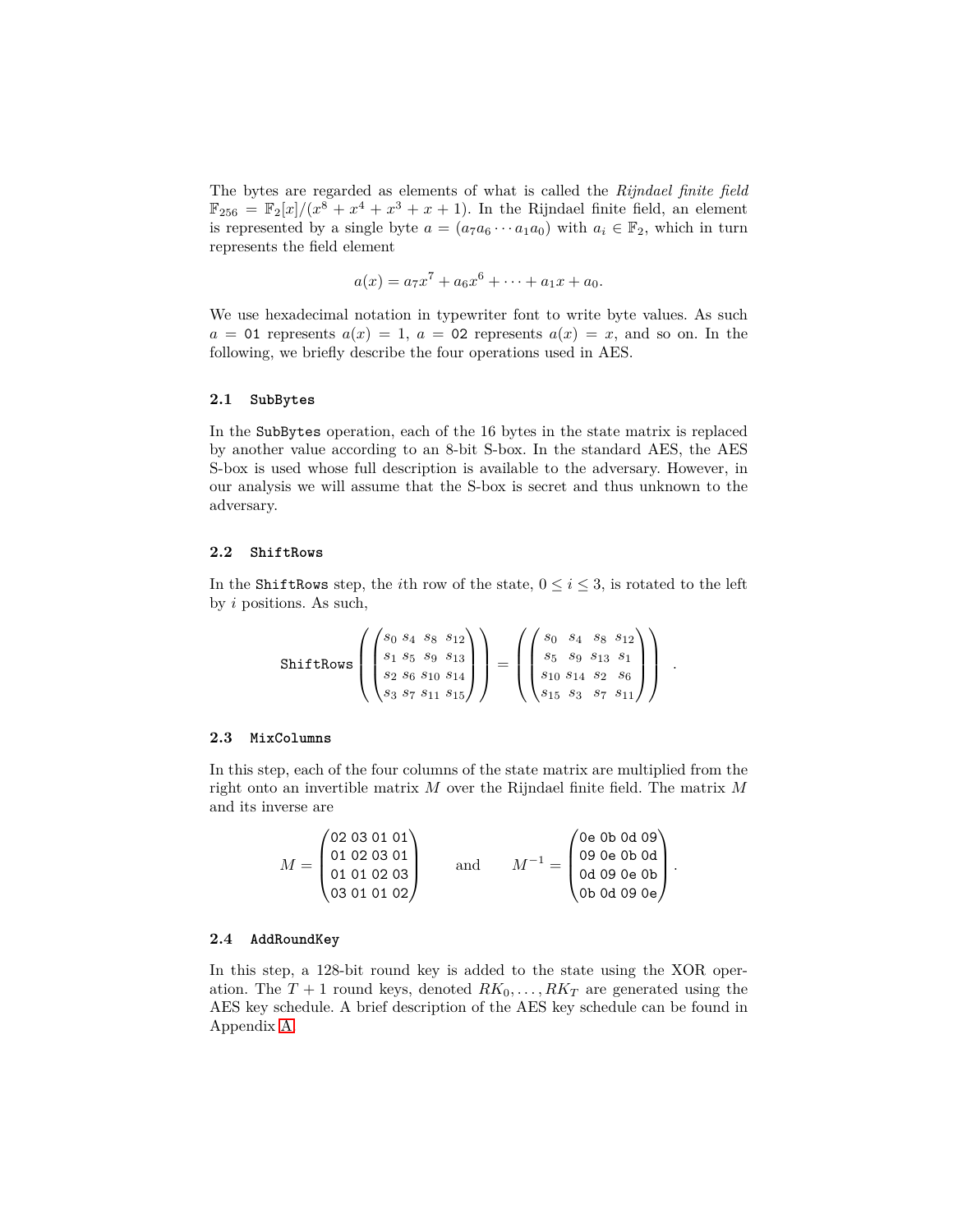## <span id="page-4-0"></span>**3 Cryptanalysis of the AES with a Secret S-box**

#### **3.1 Differential and Linear Cryptanalysis**

First, we consider the security of the AES with a secret S-box which is chosen uniformly at random against the two most commonly used attacks vectors for block ciphers: differential cryptanalysis and linear cryptanalysis. The original AES was designed to resist these two attacks.

It has been shown that for mappings chosen uniformly at random from the set of all *m*-bit bijective mappings, the expected value of the highest probability of a (non-trivial) differential characteristic is at most  $\frac{2m}{2m}$  [\[11\]](#page-13-9). In our case where  $m = 8$ , this means that for a randomly chosen 8-bit S-box the expected maximum probability of a differential characteristic is  $\frac{16}{2^8} = 2^{-4}$ .

Since the number of active S-boxes for four rounds of the AES is at least 25 [\[4\]](#page-12-3), one has an upper bound of the probability for any 4-round differential characteristic of  $2^{-100}$ , and thus an upper bound for any 8-round differential characteristic of 2<sup>−</sup><sup>200</sup>. This is sufficient to conclude that differential cryptanalysis will not pose a threat to variants of the AES where the S-box is replaced by a randomly chosen 8-bit S-box.

It is possible to prove a similar result for linear cryptanalysis using the bounds of linear characteristics from [\[12\]](#page-13-10).

## **3.2 Integral Cryptanalysis on Four Rounds**

**Summary.** Before we go into the details of the attack, let us summarize it shortly. The attack splits the task of determining the secret S-box into consecutive steps that find increasingly better.

First we use the fact that we can create balanced sets of intermediate texts right after the first SubBytes step in round 1 by applying the Square attack as a chosen ciphertext attack<sup>[1](#page-4-1)</sup>. These balanced sets can be used to set up a system of linear equations which can be used to determine the secret S-box up to affine equivalence over  $\mathbb{F}_2^8$  as is similarly done in the SASAS attack [\[1\]](#page-12-1). A representative from this equivalence class is already sufficient to determine the whitening key up to 256 variants.

The knowledge about the whitening key and the representative of the S-box equivalence class allow us now to determine the intermediate texts right before the MixColumns step in round 1 up to affine equivalence over  $\mathbb{F}_2^8$ . As a result of the Square attack, the intermediate texts *after* the MixColumns step should take on each byte value in each byte position exactly once. This can be used to determine the secret S-box up to affine equivalence over  $\mathbb{F}_{256}$ . Finally, the secret S-box can be determined using knowledge of the key schedule.

<span id="page-4-1"></span> $^{\rm 1}$  The reason for using a chosen ciphertext instead of a chosen plaintext attack will be explained later.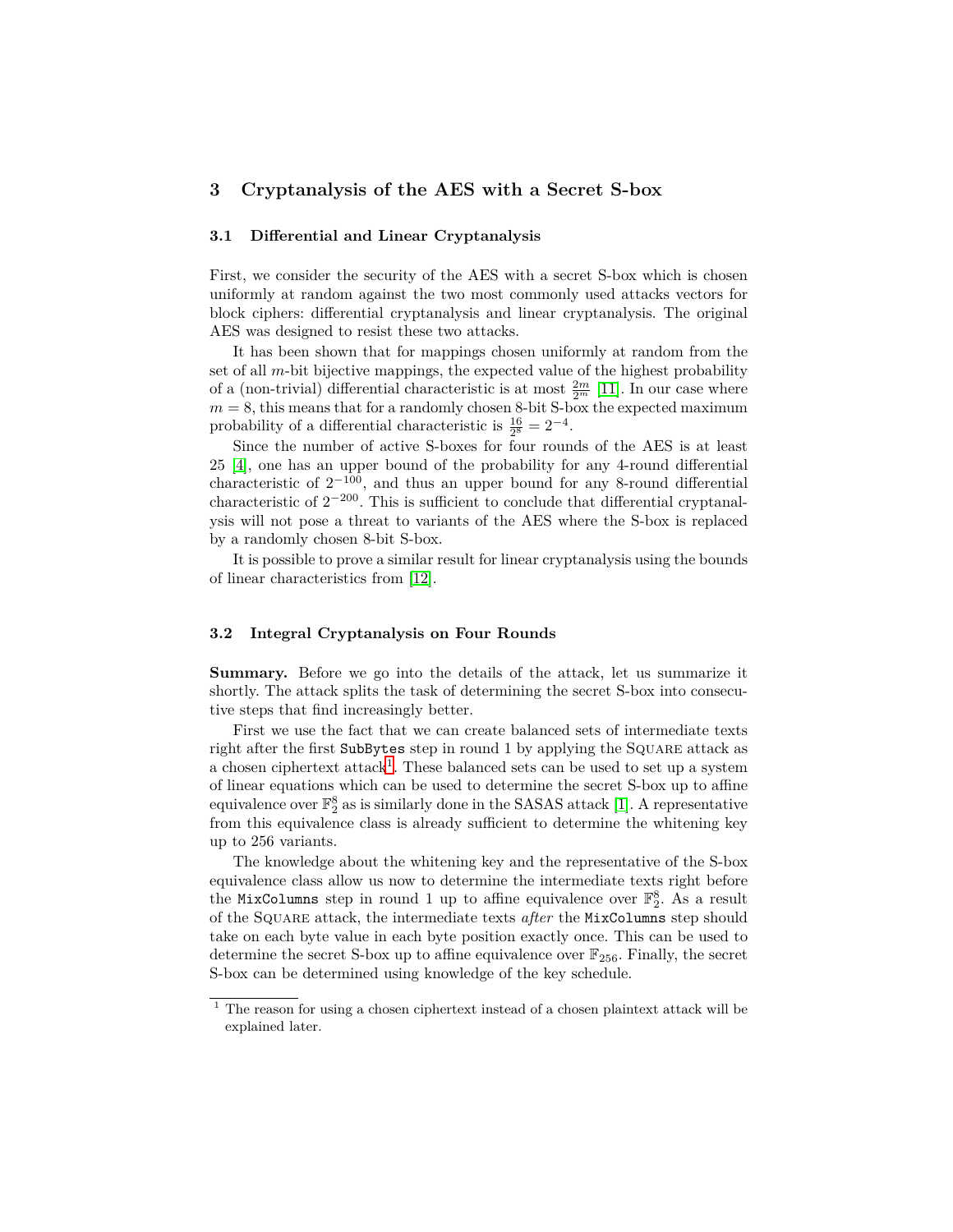

<span id="page-5-1"></span>**Fig. 1.** Outline of the 4-round integral attack. The following notation is used:  $\mathcal{P}$  takes each of the 256 values once, · is constant, B is balanced and the values ? are unknown.

**Prerequisites.** Before we start with the attack, let us clarify the notation. We assume that the last round, the fourth in this case, does not contain a MixColumns operation, as is the case for the last round of standard AES.

By a *Λ*-set, we mean a set of 256 messages that differ only in one byte but take for this byte all possible 256 values. Just as in the standard Square [\[3\]](#page-12-0) attack, when we decrypt a *Λ*-set with 4-round AES, we get intermediate texts right after the SubBytes step of round 1 that are balanced, i.e. the sum of all texts is equal to the text containing only zeroes, In particular, this set of messages is balanced in every byte.

Finding an Affine Equivalent of the Secret S-box over  $\mathbb{F}_2^8$ . Let  $p_i, 0 \leq i < 2$ 256, be the list of the first bytes of the 256 plaintexts, generated from the *Λ*-set of ciphertexts. Let  $k_0$  be the first byte of the whitening key. We can now write the fact that the intermediate texts are balanced right after the first SubBytes step as

<span id="page-5-0"></span>
$$
\bigoplus_{i=0}^{255} S(p_i \oplus k_0) = 0
$$

where *S* is the secret S-box. Let  $z_i := S(k_0 \oplus i)$ . The above equation is then linear in the  $z_{pi}$  and can be written as

$$
z_{p_0} \oplus z_{p_1} \oplus \cdots \oplus z_{p_{255}} = 0. \tag{1}
$$

As duplicate values in the  $p_i$  values will cancel out, only those  $p_i$  need to be taken into account that appear an odd number of times in the list.

Taking different *Λ*-sets of ciphertexts, we can now try to generate enough linear equations to be able to determine *S* uniquely. Unfortunately, we encounter two problems now. Firstly, we do not know the value of  $k_0$ . We can thus only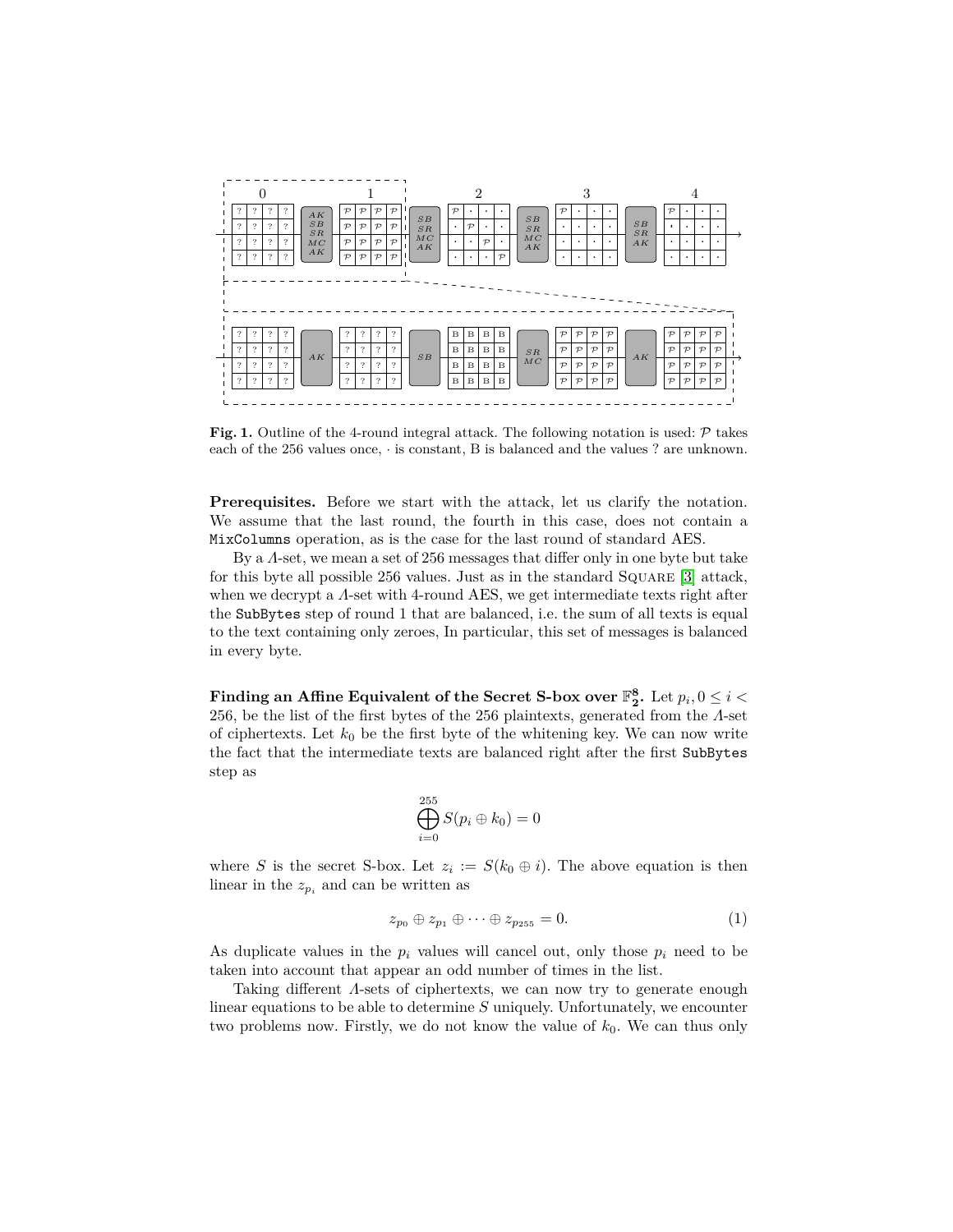hope to determine  $S(k_0 \oplus \cdot)$ . Secondly, the above equations are invariant under affine transformations: Let  $A$  be an affine transformation from  $\mathbb{F}_2^8$  to  $\mathbb{F}_2^8$ . Then

$$
A(z_{p_0})\oplus A(z_{p_1})\oplus \cdots \oplus A(z_{c_{255}})=0
$$

is also true for any set of  $p_i$  that fulfills equation  $(1)$  and has an even number of summands. We can thus at best determine  $S(k_0 \oplus \cdot)$  up to  $2^{72}$  affine equivalent variants. Using the fact that the affine mapping needs to be invertible, we can thus at best determine the set

$$
\{A \circ S(k_0 \oplus \cdot) \mid A : \mathbb{F}_2^8 \to \mathbb{F}_2^8 \text{ is invertible}\}\
$$

which is of size  $2^{70.2}$ .

As each linear equation like equation [1](#page-5-0) gives us one byte of information and as we can only determine the S-box up to  $2^{72} = 2^{9.8}$  variants, there can at most be  $256-9 = 247$  linearly independent equations like equation [\(1\)](#page-5-0). We found that using 256 different *Λ*-sets suffices in most cases to generate a set of equations with rank 247.

Given such a set of equations, it is now easy to determine one representative from the set of affine equivalents to  $S(k_0 \oplus \cdot)$ . Let this representative be denoted as *S'*, i.e.  $S' = A \circ S(k_0 \oplus \cdot)$  for some invertible affine  $A: \mathbb{F}_2^8 \to \mathbb{F}_2^8$  and unknown  $k_0$ .

**Determining the Whitening Key.** Let now  $p_{i,j}$  with  $0 \leq i \leq 256$  and  $0 \leq j < 8$  be byte *j* of the plaintext *i* in one of the *Λ*-sets and let  $k_j$  be byte *j* of the whitening key. We then have for  $a \in \mathbb{F}_2^8$ :

$$
a = k_j \quad \Rightarrow \quad 0 = \bigoplus_{i=0}^{255} S(a \oplus p_{i,j}),
$$

which is generally not true for  $a \neq k_j$ , a fact the standard SQUARE attack is based on as well. For invertible affine  $A: \mathbb{F}_2^8 \to \mathbb{F}_2^8$ , we also have the equivalence

$$
0 = \bigoplus_{i=0}^{255} S(a \oplus p_{i,j}) \quad \Leftrightarrow \quad 0 = \bigoplus_{i=0}^{255} A \circ S(a \oplus p_{i,j}).
$$

We can thus for each byte *j* with  $1 \leq j < 8$  find  $k_j \oplus k_0$  by trying out for which of the 256 possible values of *a* we have

$$
\bigoplus_{i=0}^{255} S'(a \oplus p_{i,j}) = 0
$$

for all *Λ*-sets. This allows us to determine the whitening key up to 256 variants, depending on the value of  $k_0$ . Let us set  $k' = (0, k_1 \oplus k_0, k_2 \oplus k_0, \ldots, k_{15} \oplus k_0)$ . Then when using  $k'$  as the whitening key and  $S'$  as the S-box for encryption, the intermediate texts after the ShiftRows step in round 1 will correspond to the correct intermediate texts up to a fixed affine transformation on each byte.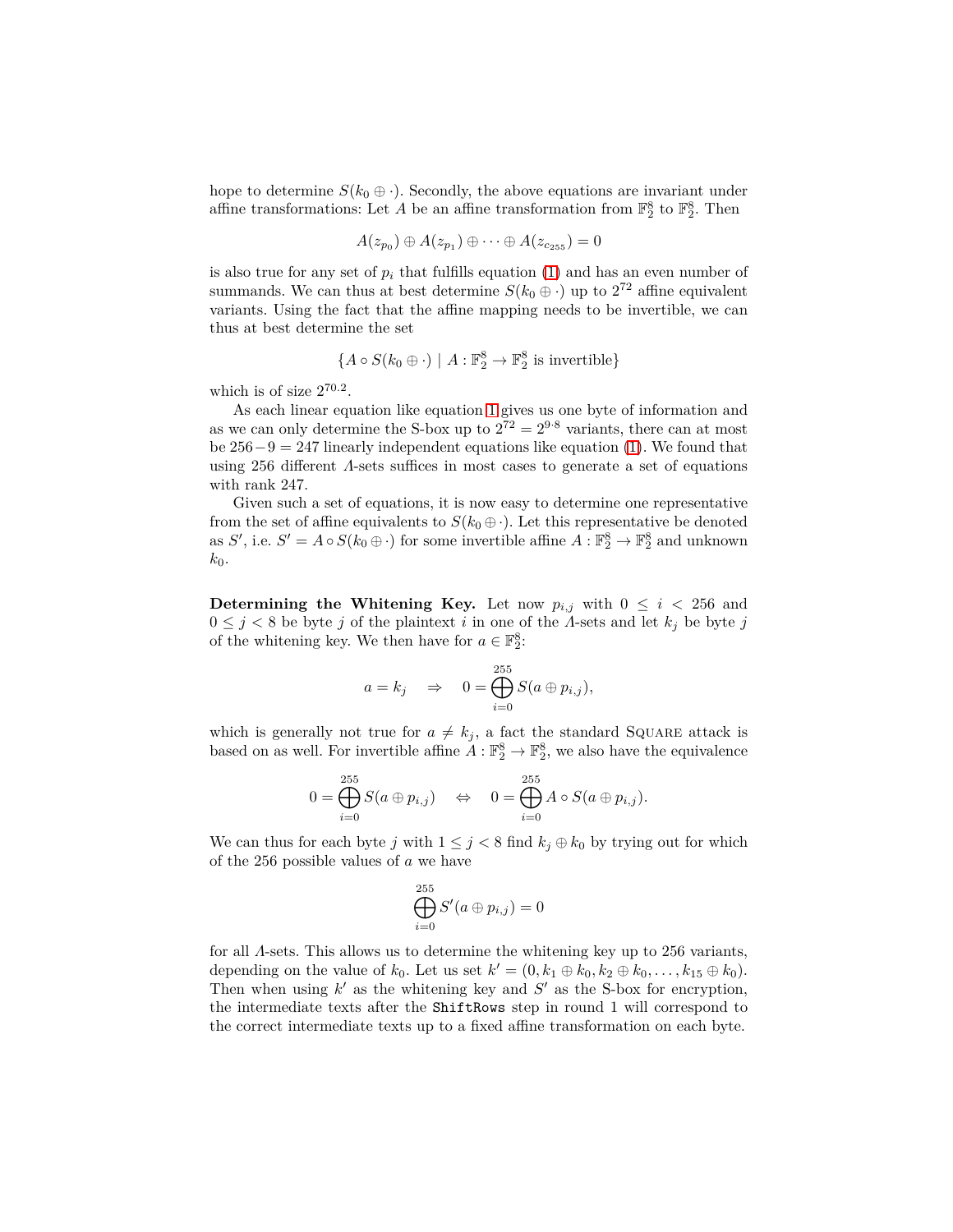**Finding an Affine Equivalent of the Secret S-box over** F**256.** When we decrypt a *Λ*-set, the set of intermediate texts that we get after the MixColumns step in round 1 will take all 256 possible values in each of the 16 state bytes (see Figure [1\)](#page-5-1). The key idea here is to use this property to filter out wrong candidates for the secret S-box.

For a set of 256 bytes, we say that it has the  $P$  property if it contains every possible value exactly once. Let *V* be a set of 256 byte vectors. We will likewise say that  $V$  has the  $\mathcal P$  property if  $V$  has this property in every byte position.

If *V* is now the set of intermediate texts after the MixColumns operation in round 1, that is the result of the decryption of a *Λ*-set, we know from the SQUARE attack that *V* has the  $P$  property. Let now  $D$  be the corresponding set of intermediate texts directly before the MixColumns step. We can test our candidate *S* ′ for *S*, by constructing the corresponding candidate set *D*′ for the intermediate texts after the ShiftRows step in round 1 with our acquired knowledge of the whitening key, and applying the MixColumns operation on this set  $D'$  to see whether we obtain a set with the  $P$  property.

For how many of the  $2^{72}$  candidates for *S'* do we expect this to hold? Let *A* be the affine transformation by which *S* ′ deviates from *S*. Then the byte vectors in *D*′ also deviate by this transformation from the true set *D*. Clearly, if *A* consists only of an addition, the  $P$  property of  $MD'$  is preserved where  $\tilde{M}$  is the MixColumns matrix. We can thus restrict *A* to linear transformations.

In the case, that *A* corresponds to an invertible linear mapping over  $\mathbb{F}_{256}$ , i.e. a multiplication with some element from  $\mathbb{F}_{256}^*$ , the set of intermediate texts after the MixColumns step will still have the  $\mathcal P$  property as well since the linear transformation commutes with the multiplication within the MixColumns matrix *M* and the application of the invertible linear transformation *A* on the set *MD* leaves the  $P$  property untouched:

$$
MD' = MAD = AMD.
$$

Opposed to this, when *A* does not commute with the multiplication in  $\mathbb{F}_{256}$ , the  $\overline{P}$  property of  $MD'$  is in general not preserved. As is shown in Appendix [B,](#page-14-0) if *A* commutes with a primitive element of  $\mathbb{F}_{256}$ , *A* corresponds to multiplication with an element of  $\mathbb{F}_{256}$ . As 03 is a primitive element of the Rijndael field and is an entry in every row and column of *M*, the only class of affine transformations that preserve the  $P$  property of  $MD'$  is exactly the affine transformations over  $\mathbb{F}_{256}$ .

Checking whether the  $P$  property holds for  $MD'$  allows us thus to find the correct *S* up to affine transformations over  $\mathbb{F}_{256}$ . Nevertheless, still  $2^{72-16} = 2^{56}$ candidates need to be tested.

**Complexity Reduction: Finding the Affine Equivalent Over** F**256.** The specific structure of the MixColumns matrix *M* allows us to reduce the computational complexity of finding the correct affine representative amongst the 2<sup>56</sup> possible candidates.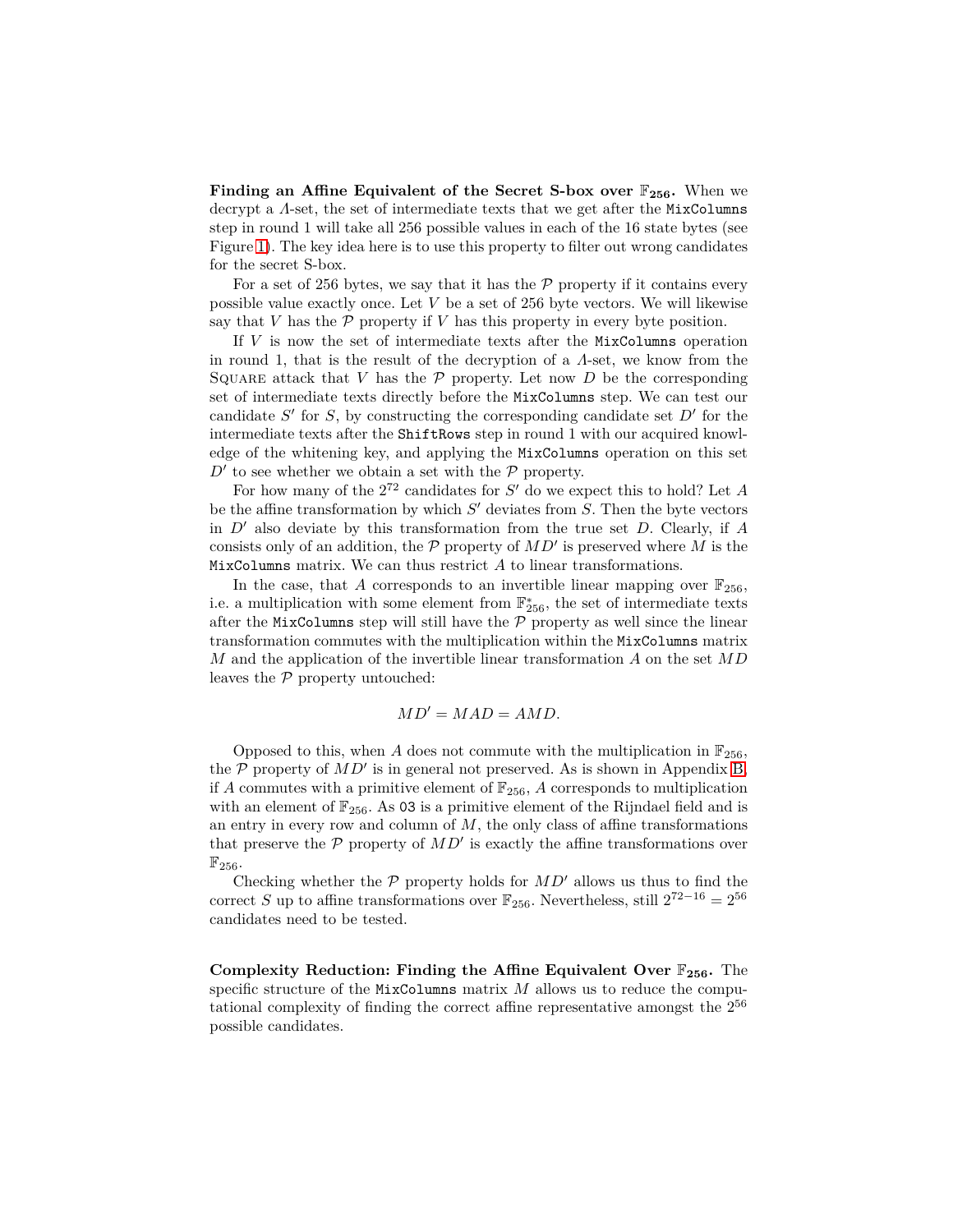Let us define that a set of 2l vectors over  $\mathbb{F}_2^n$  has the R property if both 1 and 0 appear in every bit position exactly  $l$  times. Note that the  $P$  property implies the  $R$  property and that the  $R$  property implies that the set of vectors is balanced but the opposite direction of implications is in generally false. As the  $R$  property, like the  $P$  property, is not preserved by the MixColumns layer, we still expect to find the correct representative by testing for the  $R$  property instead of the  $P$  property<sup>[2](#page-8-0)</sup>.

Let us take a closer look at the specific form of matrix *M*. When written as a linear function from  $F_{256}^4$  to  $F_{256}^4$ , it has the form

$$
M = \begin{pmatrix} 02 & 03 & 01 & 01 \\ 01 & 02 & 03 & 01 \\ 01 & 01 & 02 & 03 \\ 03 & 01 & 01 & 02 \end{pmatrix} . \tag{2}
$$

If we associate the multiplication with 01, 02, and 03 with their respective linear mappings from  $\mathbb{F}_2^8$  to  $\mathbb{F}_2^8$ , we get the following representations:

$$
01 = \begin{pmatrix} 1 & 0 & 0 & 0 & 0 & 0 & 0 \\ 0 & 1 & 0 & 0 & 0 & 0 & 0 & 0 \\ 0 & 0 & 1 & 0 & 0 & 0 & 0 & 0 \\ 0 & 0 & 0 & 1 & 0 & 0 & 0 & 0 \\ 0 & 0 & 0 & 0 & 1 & 0 & 0 & 0 \\ 0 & 0 & 0 & 0 & 0 & 1 & 0 & 0 \\ 0 & 0 & 0 & 0 & 0 & 0 & 1 & 0 \\ 0 & 0 & 0 & 0 & 0 & 0 & 1 & 0 \end{pmatrix} 02 = \begin{pmatrix} 0 & 1 & 0 & 0 & 0 & 0 & 0 & 0 \\ 0 & 0 & 1 & 0 & 0 & 0 & 0 & 0 \\ 1 & 0 & 0 & 0 & 1 & 0 & 0 & 0 \\ 1 & 0 & 0 & 0 & 1 & 0 & 0 & 0 \\ 1 & 0 & 0 & 0 & 0 & 0 & 1 & 0 \\ 1 & 0 & 0 & 0 & 0 & 0 & 0 & 1 \end{pmatrix} = \begin{pmatrix} 1 & 1 & 0 & 0 & 0 & 0 & 0 & 0 \\ 0 & 1 & 1 & 0 & 0 & 0 & 0 & 0 \\ 0 & 0 & 1 & 1 & 0 & 0 & 0 & 0 \\ 1 & 0 & 0 & 1 & 1 & 0 & 0 & 0 \\ 0 & 0 & 0 & 0 & 1 & 1 & 0 & 0 \\ 1 & 0 & 0 & 0 & 0 & 0 & 1 & 1 \end{pmatrix}. (3)
$$

If we now write  $a_0, a_1, \ldots, a_7$  for the rows of *A* we can write the first row of the  $32\times32$  matrix  $MA$  over  $\mathbb{F}_2$  as

$$
v := (a_1, a_0 \oplus a_1, a_0, a_0).
$$

We see now that whether or not the first bit in the set  $MD'$  satisfies the  $R$ property relies solely on the rows  $a_0$  and  $a_1$  of the matrix *A*. As we only need to test matrices A that are not linearly equivalent over  $\mathbb{F}_{256}$ , we can fix one row of *A* to a non-zero constant. Let  $a_0$  be fixed. Then we only need to try out all  $2^8$ possible values for  $a_2$  to see which one gives us the  $R$  property in this bit.

After having determined  $a_1$  (and fixed  $a_0$ ), we can use the second row of  $MA$ to determine  $a_2$  and continue on to determine  $A$  uniquely. In each step, we only need to test 2<sup>8</sup> possible values. We can thus split the task of trying of out all 2 <sup>56</sup> candidates for *A*, to trying out row by row which reduces the complexity to  $7 \cdot 2^8 \approx 2^{11}$  steps.

**Determining the Secret S-box.** Without assuming anything about the key schedule, we can only determine the secret S-box up to an additive constant before and after the S-box, i.e.  $S'(x) \sim a \oplus S(b \oplus x)$  since any additive constants can also be seen as part of the round keys. When not assuming anything about the key schedule, one can for example require that the first byte of the whitening key and the first round key is zero. It is straightforward then to find the correct

<span id="page-8-0"></span><sup>&</sup>lt;sup>2</sup> This was indeed the case for all our test runs.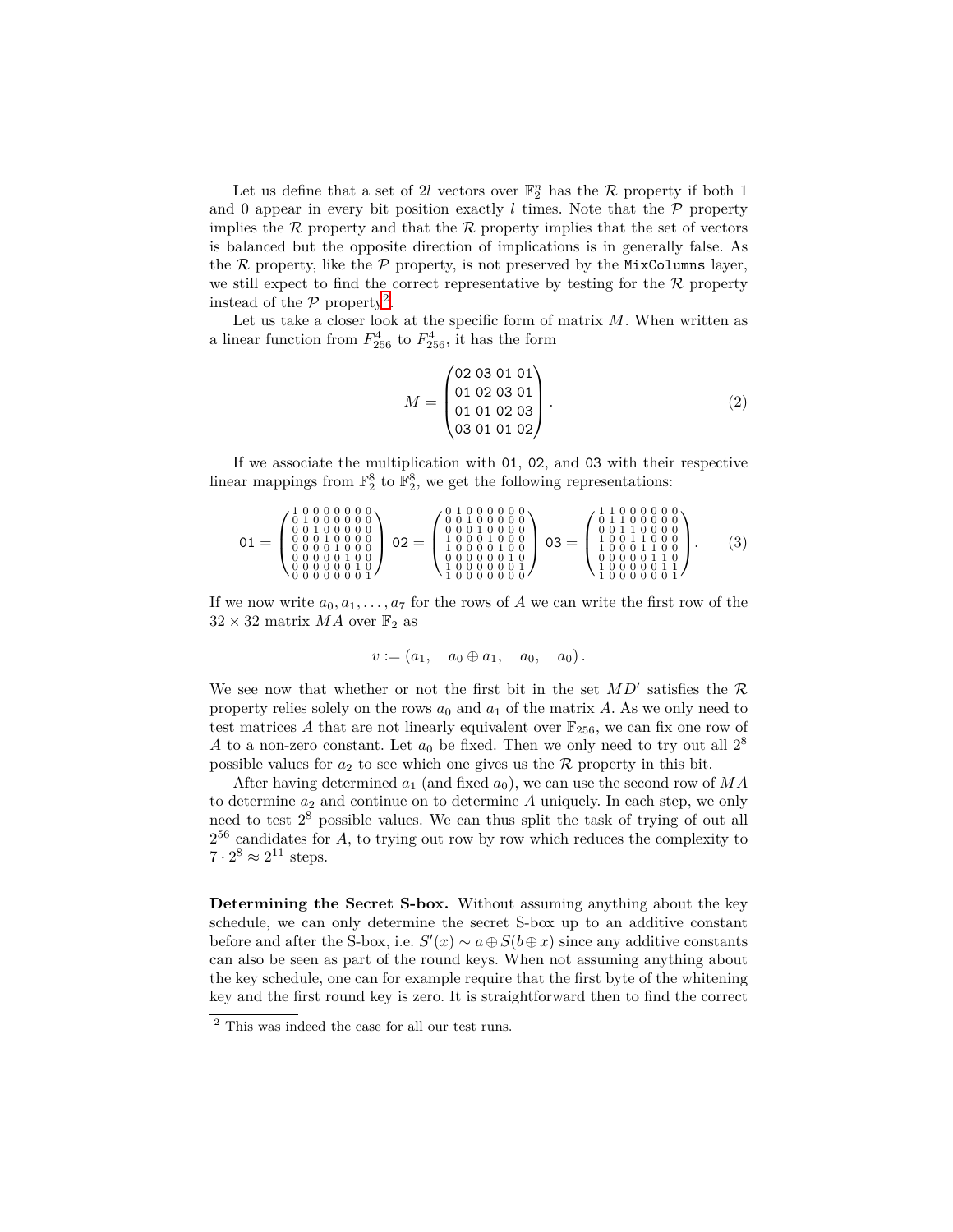representative for  $S$  out of the  $2^{16}$  options under these constraints. Using knowledge about the key schedule, one can also easily determine the correct variants for the round keys and adjust the representative for the S-box accordingly.

**The Complexity of the Attack.** The needed data consists of the decryption of 256 *Λ*-sets which corresponds to a data complexity of  $2^{16}$  chosen ciphertexts. As most of these texts are only used to generate the linear system of equations in the first plaintext byte, most plaintext pairs can be discarded after the corresponding equation has been extracted. The memory complexity is thus  $2^{8+8} = 2^{16}$  bytes.

Let us go through the steps to see what the time complexity is. Determining  $S'$  up to affine equivalence over  $\mathbb{F}_2^8$  requires solving a system of linear equations in  $2^8$  variables. This requires  $2^{3.8} = 2^{24}$  steps where each step is comparable to a table lookup. Finding the whitening key requires trying out for each of the 16 key bytes all 2<sup>8</sup> possible solutions with one *Λ*-set of 2<sup>8</sup> values. It thus takes about  $16 \cdot 2^8 \cdot 2^8 = 2^{20}$  table lookups.

To determining S' up to affine equivalence over  $\mathbb{F}_{256}$  using the R property, for each of the seven rows of  $A$  that have not been fixed we have to test  $2^8$  values, each with a *Λ* sets. Thus the total complexity of this step is  $7 \cdot 2^8 \cdot 2^8 \approx 2^{19}$ . A step here has about the same complexity as a table lookup.

The complexity of the attack is dominated by solving the linear system of equations, namely  $2^{24}$  steps, which corresponds to  $2^{17}$  encryptions when assuming a complexity of 2<sup>5</sup> table lookups per encryption round. We ran the attack 1000 times on the single core of an Intel Core i7-4600M CPU at 2.90GHz. It found both the correct S-box and the correct key each time and always ran in less than a second (including reading the input data).

#### **3.3 Integral Cryptanalysis on Five Rounds**

The attack on four rounds can be extended to five rounds using a technique by Ferguson et al. [\[6\]](#page-13-7) that allowed to improve the SQUARE attack on six rounds. The underlying idea is to create sets of ciphertexts that form a *Λ*-set right before the MixColumns step of round 4. Unfortunately, even with key guessing, it is not possible to determine such a set without knowledge of the secret S-box. However, by taking all 2<sup>32</sup> possible values for four bytes that are in the same column during the MixColumns step of round 4 and keeping all other bytes constant, we can generate a set of ciphertexts that will take all  $2^{32}$  values in that column. This set can now be viewed as the union of  $2^{24}$  *Λ*-sets (see Figure [2\)](#page-10-0).

A set of ciphertexts that gives us a *Λ*-set in the MixColumns step of round 4 will generate a balanced set right after the SubBytes step of round 1. As a sum of balanced sets remains balanced, decrypting our  $2^{32}$  ciphertexts, we get a balanced set of size  $2^{32}$  after the SubBytes step of round 1. This set can now be used to mount the four round attack on five rounds as well.

Just as in the four round version, we use the fact when such a set is balanced, we can, by using 256 of them, create a system of linear equations that can be solved to find an S-box  $S'$  that is an affine equivalent to  $S$  over  $\mathbb{F}_2^8$ . We can use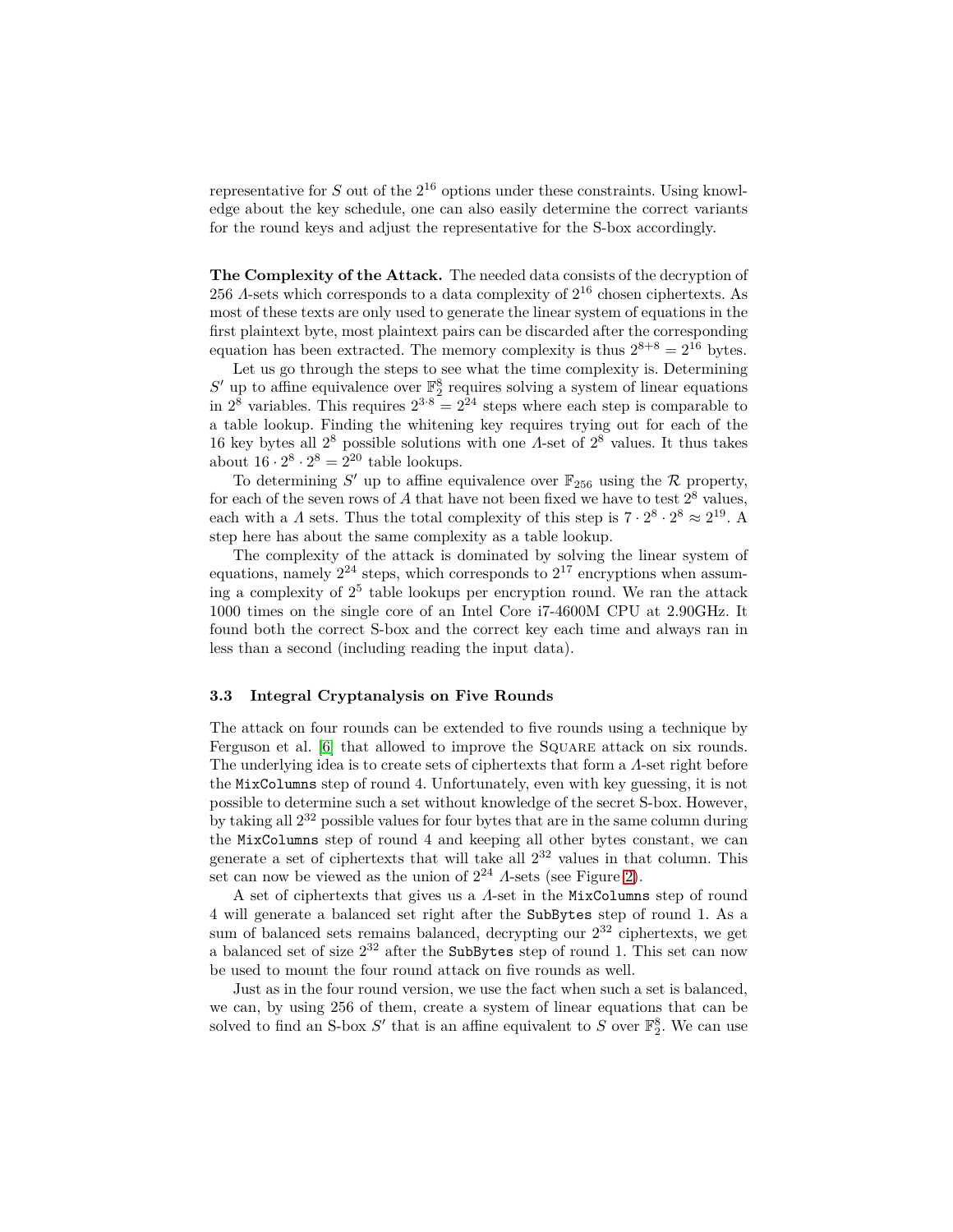

<span id="page-10-0"></span>Fig. 2. The  $2^{32}$  ciphertexts take all possible combinations in the blue bytes but constant values in the rest. The state before the MixColumns step in the round before can be seen as the union of  $2^{24}$  *Λ*-sets as depicted here. It is then possible to apply the 4-round attack again.

the knowledge of *S* ′ again to determine the whitening key up to 256 variants. We can then again generate the corresponding intermediate texts after the first SubBytes step that are affinely equivalent over  $\mathbb{F}_2^8$  to the true texts. With these texts we can now determine *S* up to affine equivalence over  $\mathbb{F}_{256}$  by using the  $\mathcal R$  property. Note that when using the  $\mathcal R$  property here, we expect the correct set of texts to take in each bit the values 0 and 1 each exactly  $2^{31}$  times as we are now working with the union of 2<sup>24</sup> *Λ*-sets. Again to determine *S* exactly and finding the correct master key is straightforward from this point.

How do the complexities of the attack change as compared to the 4-round variant? As we need 256 sets of ciphertexts, each of size  $2^{32}$ , this leaves us with a data complexity of  $2^{40}$ , an increase by a factor of  $2^{24}$  in comparison to the four round attack. The time complexity of solving the linear system of equations does not change (it is still a system of 256 equations in 256 variables). The complexity of the whitening key recovery increases with the size of the balanced sets, i.e. again by a factor of  $2^{24}$ , leaving us with a complexity of  $2^{44}$  table lookups. Likewise is the complexity of checking the  $R$  property increased by a factor of  $2^{24}$  to a total complexity of  $2^{43}$  steps of the same complexity as a table lookup. This leaves the total time complexity at roughly 2<sup>45</sup> steps which corresponds to  $2^{38}$  encryptions when assuming a complexity of  $2^5$  table lookups per encryption round.

The data complexity of  $2^{40}$  chosen ciphertexts corresponds to 18 terabyte of data. But as most of the sets of  $2^{32}$  plaintexts are each only used to generate one linear equation (in the 256 variables), apart from a few (16 suffice), most can be discarded during the generation of the linear system of equations, leaving us with at most  $2^{40}$  bytes that need to be stored in memory at any point in time.

#### **3.4 Integral Cryptanalysis on Six Rounds**

The standard way of extending the Square attack to six rounds (in the case of a chosen ciphertext attack) is by guessing four bytes of the whitening key and peeling of the first round of encryption for one byte of intermediate text, thereby increasing the time complexity of the attack by a factor of  $2^{32}$ . Unfortunately, this does not extend to the AES with a secret S-box as knowledge of the S-box is required to strip off the first round.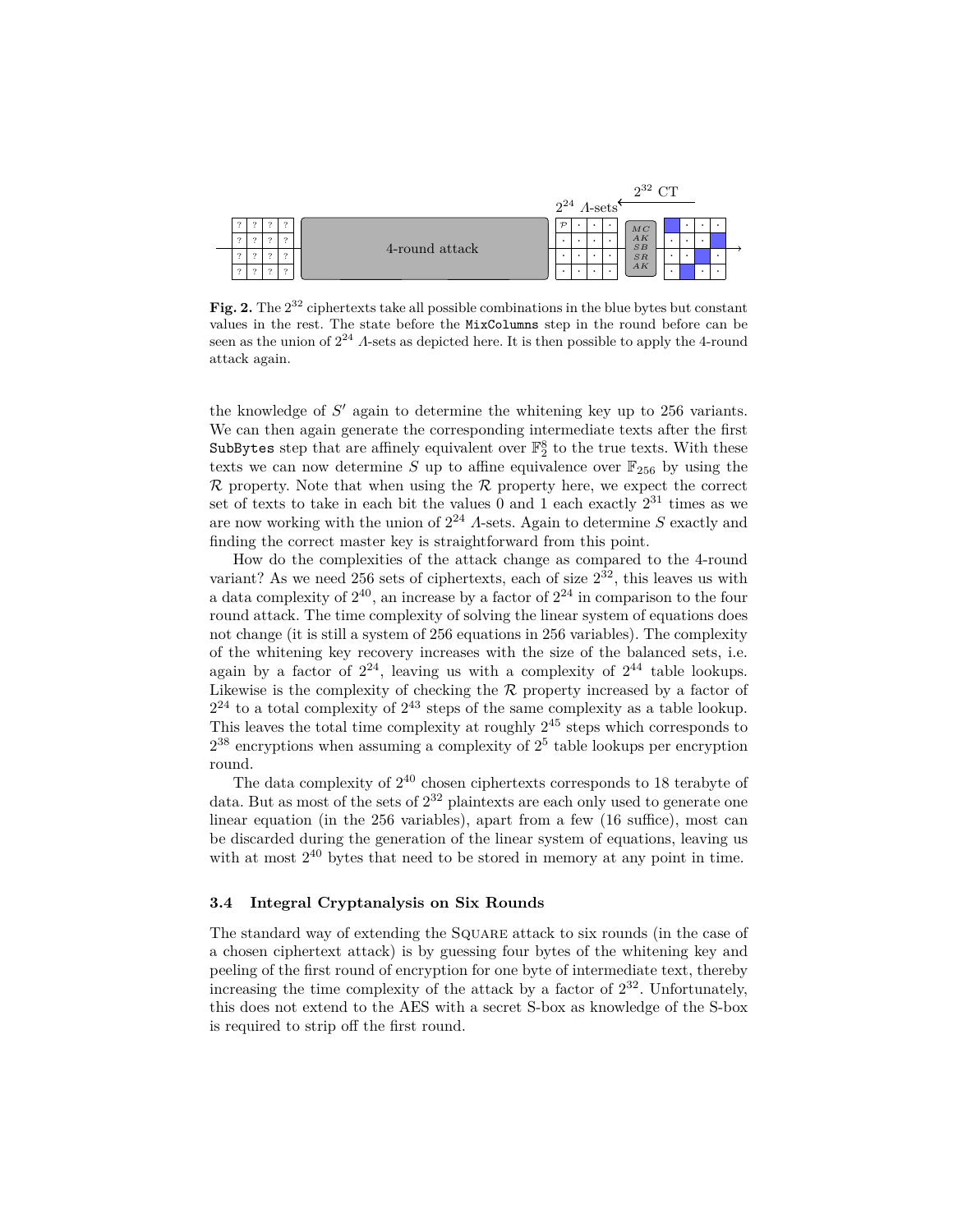There is nonetheless a way to extend the five round attack to six rounds. Over one round of the AES, the four output bytes of one column only depend on four of the input bytes. Thus, it is possible to describe two rounds of AES with a secret S-box as the parallel application of four Super-boxes (see also [\[5\]](#page-13-11)) with a linear transformation before and after. Such a Super-box consists of the parallel application of four S-boxes, a key addition a multiplication of the four bytes with the MixColumns matrix, again an application of four S-boxes in parallel and a final key addition.

Just as in the 5-round attack, we can generate sets of texts that are balanced right after the SubBytes step in round 2 and we can hence use these texts to generate a system of linear equations that lets us determine the Super-boxes, just as it allowed us to determine the usual S-boxes in the attacks before. Unfortunately, the system of linear equations for one Super-box involves now not  $2^8$ variables but  $2^{32}$  variables. This means that both the computational complexity as well as the data complexity increase. For the data complexity, when using the round extension as in the five round attack, we need now  $2^{32}$  sets of each  $2^{32}$  texts, leaving us with a data complexity of  $2^{64}$  chosen ciphertexts. Just as with the attack on the normally sized S-box, the set of equations is not of full rank and lets us determine the Super-box only up to  $2^{32\cdot32+32} = 2^{1056}$  affine equivalents – only slightly less when taking the necessary bijectivity of the affine transform into account.

The Super-box that we obtain will thus be of the form

### *A* ◦ SubBytes ◦ KeyAddition ◦ MixColumns ◦ SubBytes ◦ KeyAddition

where  $A$  is an unknown invertible affine mapping over  $\mathbb{F}_2^{32}$  and where the other standard AES steps are truncated to operate on four bytes only. Despite our lack of knowledge of *A*, this form is already enough to extract from it the secret S-box and the involved key bytes up to  $2^{16}$  variants, i.e. up to two additive constants applied before and after the S-box. After this, it is straightforward to uniquely determine the secret S-box and the key e.g. by guessing the two additive constants and applying standard 6-round Square attack.

If we decrypt a *Λ*-set with our affinely transformed Super-box, we get a set that is balanced right after the first SubBytes step of the Super-box as described in the SASAS paper [\[1\]](#page-12-1). Note that it is necessary to assume that *A* distributes the 8 bits that are being varied in the *Λ*-set to at least two S-Boxes, an assumption that is true for almost all possible *A*. At this point we can thus simply apply again the same techniques as we did for the four round attack to determine the secret S-box and the involved key bytes, only that we mount the attack on the affine equivalent of the Super-box now instead of the whole cipher.

What is the complexity of this attack? As already mentioned above, the data complexity is  $2^{64}$  chosen ciphertexts. The time complexity is dominated by the first step of solving the system of  $2^{32}$  linear equations over  $2^{32}$  variables. Using Gaussian elimination, this step consists of  $2^{96}$  operations, each comparable in complexity to a table lookup. Thus, the time complexity corresponds to  $2^{90}$ encryptions when assuming a complexity of  $2^5$  table lookups per encryption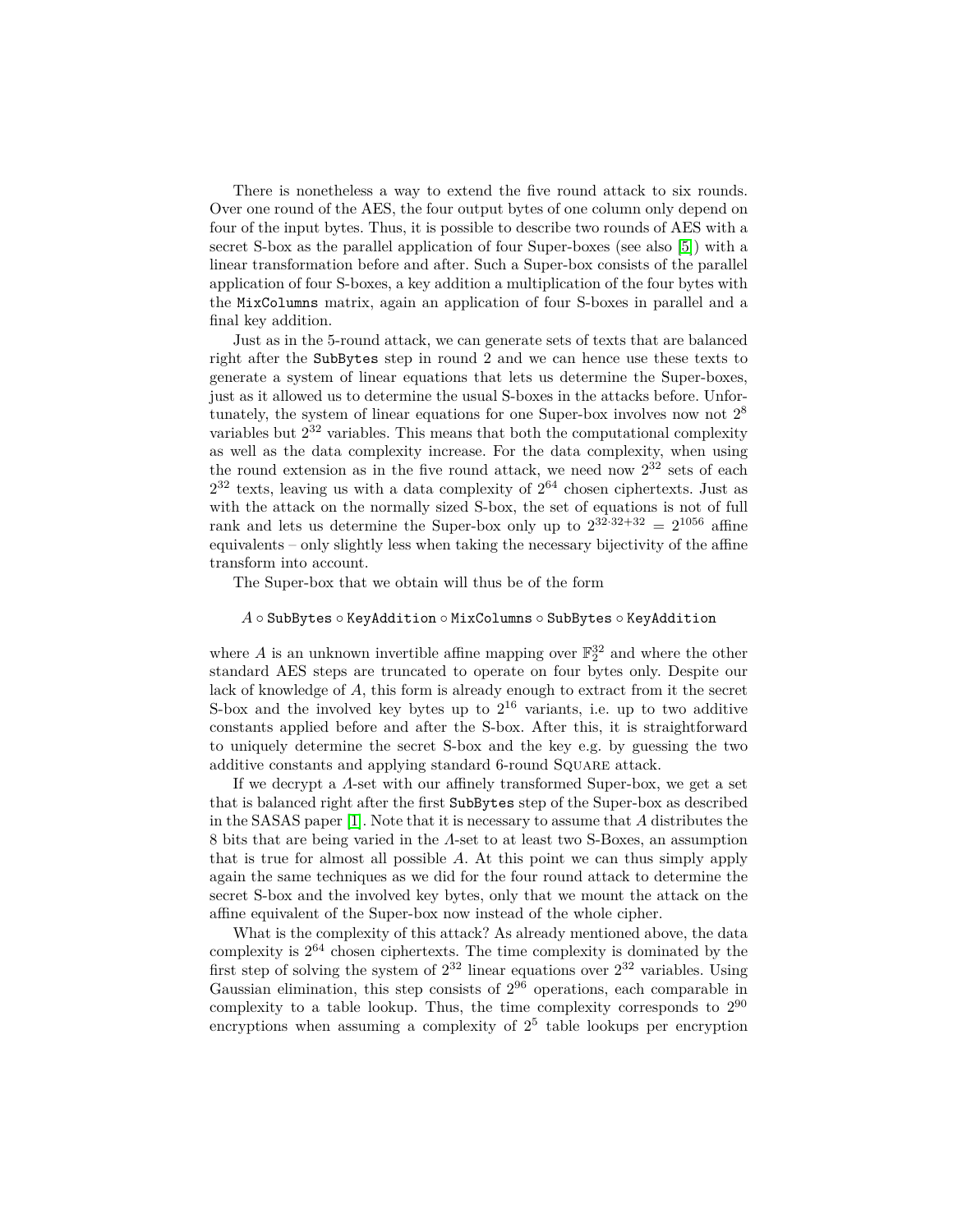round. The memory complexity of  $2^{32} \cdot 2^{32} \cdot 32 = 2^{69}$  bytes is also dominated by the size of the system of equations.

#### **3.5 A Note on Chosen Ciphertext vs. Chosen Plaintext**

Due to the symmetry of the AES regarding encryption and decryption, the attacks described here principally work in both directions. Interestingly though, for the attacks on four and five rounds, the chosen ciphertext variant is considerably more effective than the chosen plaintext attack. This is because the MixColumns matrix is sufficiently sparser than its inverse, creating a difference of  $2^{16}$  in the number of steps when applying the  $R$  property. This changes the time complexities of the 4-round and 5-round attacks to  $2^{28}$  and  $2^{54}$ . As the complexity of the 6-round attack is dominated by the solving of the linear system of equations, it does not make a difference in that attack scenario.

## <span id="page-12-4"></span>**4 Conclusion**

In this work, we studied the impact of replacing the S-box in the AES by a secret S-box unknown to the adversary. Despite the expected increase in difficulty of recovering the secret information, we were able to mount efficient attacks based on integral cryptanalysis combined with dedicated techniques.

We were able to show that AES-128 with a secret S-box, reduced to 4 and 5 rounds, is susceptible to attacks with practical complexity that successfully recover both the secret S-box and the key. Furthermore, we have shown an attack on a variant with 6 rounds with a time complexity of  $2^{90}$ , which is much less effort than the time required to do exhaustive search of the key, let alone of the S-box.

Similarly to standard AES, it seems difficult to extend our attacks to more than 6 rounds. Also, the gap between the time complexities of integral attacks on standard AES and the AES with a secret S-box increases dramatically for the attack on 6 rounds. It is an open question whether this complexity can be further reduced.

## **References**

- <span id="page-12-1"></span>1. A. Biryukov and A. Shamir. Structural cryptanalysis of SASAS. In B. Pfitzmann, editor, *EUROCRYPT 2001*, volume 2045 of *LNCS*, pages 394–405, 2001.
- <span id="page-12-2"></span>2. J. Borghoff, L. R. Knudsen, G. Leander, and S. S. Thomsen. Cryptanalysis of PRESENT-like ciphers with secret S-boxes. In A. Joux, editor, *Fast Software Encryption, FSE 2011*, volume 6733 of *LNCS*, pages 270–289, 2011.
- <span id="page-12-0"></span>3. J. Daemen, L. R. Knudsen, and V. Rijmen. The block cipher Square. In E. Biham, editor, *Fast Software Encryption, FSE '97*, volume 1267 of *LNCS*, pages 149–165. Springer, 1997.
- <span id="page-12-3"></span>4. J. Daemen and V. Rijmen. *The Design of Rijndael: AES - The Advanced Encryption Standard*. Information Security and Cryptography. Springer, 2002.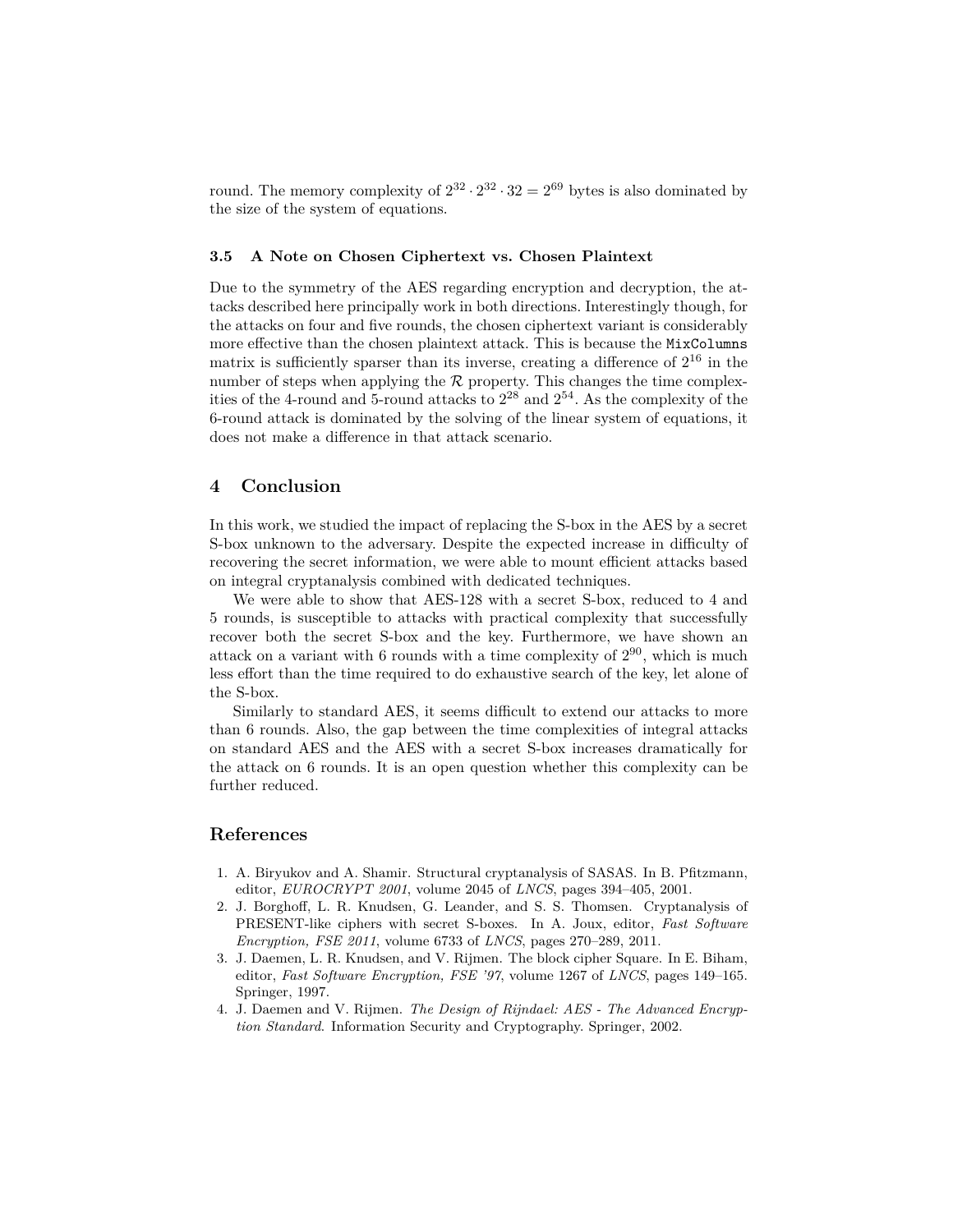- <span id="page-13-11"></span>5. J. Daemen and V. Rijmen. Understanding two-round differentials in AES. In R. D. Prisco and M. Yung, editors, *Security and Cryptography for Networks (SCN) 2006*, volume 4116 of *LNCS*, pages 78–94, 2006.
- <span id="page-13-7"></span>6. N. Ferguson, J. Kelsey, S. Lucks, B. Schneier, M. Stay, D. Wagner, and D. Whiting. Improved cryptanalysis of Rijndael. In B. Schneier, editor, *Fast Software Encryption, FSE 2000*, volume 1978 of *LNCS*, pages 213–230, 2000.
- <span id="page-13-5"></span><span id="page-13-1"></span>7. M. Gomathisankaran and R. B. Lee. Maya: A novel block encryption function. In *International Workshop on Coding and Cryptography 2009*, 2009.
- 8. G.-Q. Liu, C.-H. Jin, and C.-D. Qi. Improved slender-set linear cryptanalysis. In *Fast Software Encryption, FSE 2014*, 2014.
- <span id="page-13-2"></span>9. R. C. Merkle. Fast software encryption functions. In A. Menezes and S. A. Vanstone, editors, *CRYPTO '90*, volume 537 of *LNCS*, pages 476–501, 1991.
- <span id="page-13-0"></span>10. National Institute of Standards and Technology. Advanced Encryption Standard. Federal Information Processing Standard (FIPS), Publication 197, U.S. Department of Commerce, Washington D.C., November 2001.
- <span id="page-13-9"></span>11. L. O'Connor. On the Distribution of Characteristics in Bijective Mappings. In T. Helleseth, editor, *EUROCRYPT '93*, volume 765 of *LNCS*, pages 360–370. Springer, 1994.
- <span id="page-13-10"></span>12. L. O'Connor. Properties of linear approximation tables. In B. Preneel, editor, *Fast Software Encryption, FSE '94*, volume 1008 of *LNCS*, pages 131–136. Springer, 1995.
- <span id="page-13-6"></span>13. M. Rivain and T. Roche. SCARE of secret ciphers with SPN structures. In K. Sako and P. Sarkar, editors, *Advances in Cryptology - ASIACRYPT 2013*, volume 8269 of *LNCS*, pages 526–544, 2013.
- <span id="page-13-3"></span>14. B. Schneier. Description of a new variable-length key, 64-bit block cipher (Blowfish). In R. J. Anderson, editor, *Fast Software Encryption, FSE '93*, volume 809, pages 191–204, 1994.
- <span id="page-13-4"></span>15. B. Schneier, J. Kelsey, D. Whiting, D. Wagner, C. Hall, and N. Ferguson. Twofish: A 128-Bit Block Cipher.

## <span id="page-13-8"></span>**A The AES Key Schedule**

In the AES, we think of the round keys as matrices over the Rijndael finite field, just as the state matrix. The first pre-whitening key  $RK_0$  is the *n*-bit master key itself, so  $RK_0 = K$ . The key schedule varies slightly across the three AES variants. Here, we describe it for AES-128 and refer to [\[4\]](#page-12-3) for the other two cases. We consider the 4 columns of the two round keys as  $RK_i = (RK_i^0||RK_i^1||RK_i^2||RK_i^3)$ and  $RK_{i+1} = (RK_{i+1}^0 \| RK_{i+1}^1 \| RK_{i+1}^2 \| RK_{i+1}^3)$ . To derive  $RK_{i+1}$  from  $RK_i$ ,  $0 \leq i < T$ , we do the following

- 1. Let  $RK_{i+1}^j = RK_i^j$  for  $j = 0, 1, 2, 3$ ,
- 2. Rotate  $\ddot{R}\dot{K}_{i+1}^3$  such that the byte in the first row is moved to the bottom,
- 3. Substitute each byte in  $RK_{i+1}^3$  by using the S-box from the SubBytes operation,
- 4. Update the byte in the first row of  $RK_{i+1}^3$  by adding 02<sup>*i*-1</sup> from the Rijndael finite field, and
- 5. Let  $RK_{i+1}^j = RK_{i+1}^j \oplus RK_{i+1}^{j-1} \mod 4$  for  $j = 0, 1, 2, 3$ .

This procedure is repeated for  $i = 1, \ldots, T$  to obtain the round keys  $RK_0$  to  $RK_T$ .